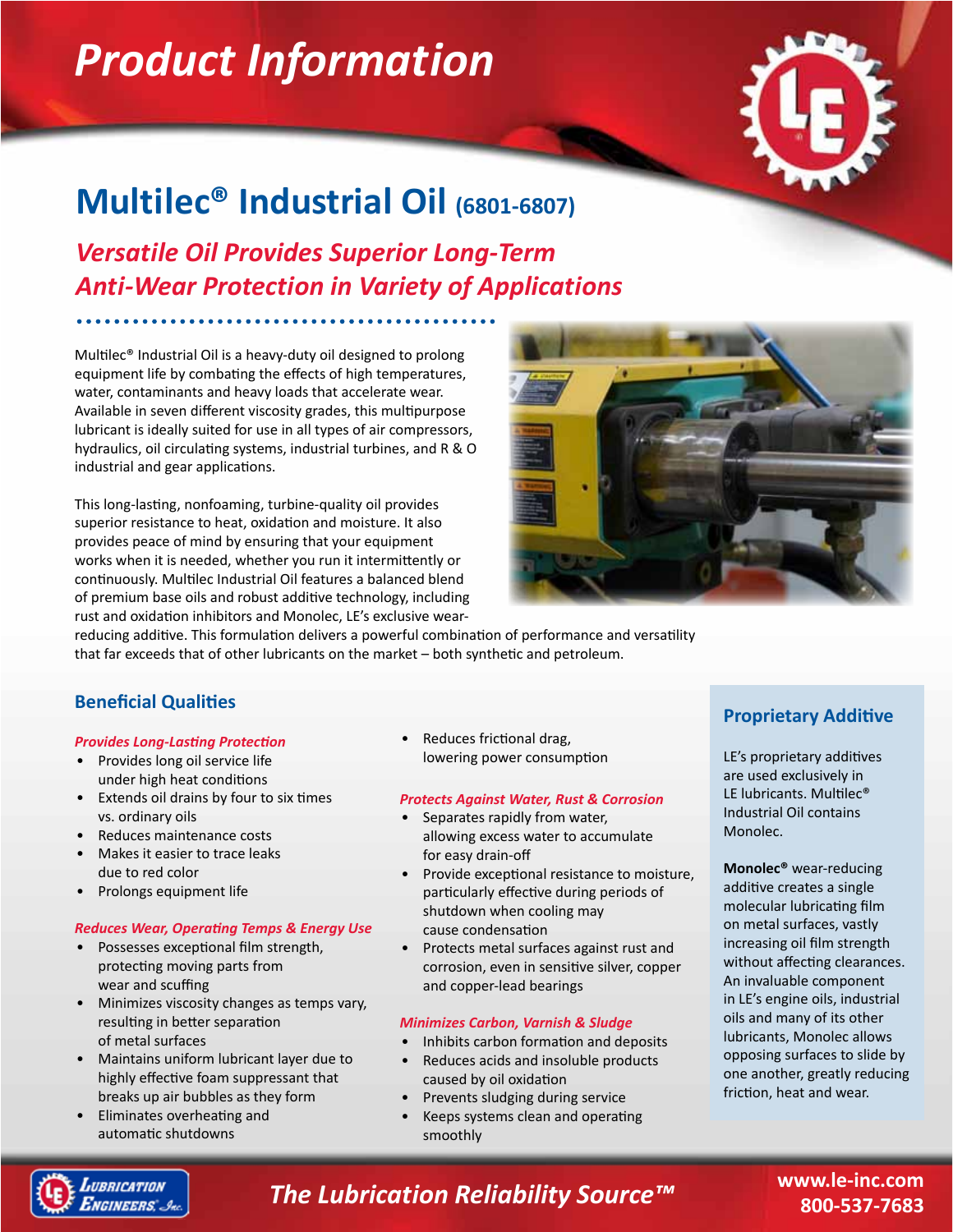

## *Oxidation Resistance*

## **Rotary Pressure Vessel Oxidation Test**

**Oxidation Induction Time (minutes)**



**Difference in Pentane and Toluene Insolubles (wt%)**

The Oxidation by RPVOT test (ASTM D2272) illustrates the superior oxidation resistance of Multilec as compared to various other compressor and industrial oils. In this test, a sample of the oil is placed in a sealed container with water and a copper catalyst. It is pressurized with 90 psi of oxygen and heated to 150°C (302°F). The time is measured to a 25 psi drop in pressure. This signifies a significant reaction has occurred between the lubricant and the oxygen – oxidation.

**Result:** *Multilec Industrial Oil had a longer oxidation life and lower insoluble levels than any other oil tested – petroleum or synthetic.*



### **Pressure Differential Scanning Calorimetry**

Confirming data for the superior oxidation resistance of Multilec Industrial Oil comes from the PDSC test. This computer-operated thermal analysis can accurately detect any exothermic (heat-releasing) or endothermic (heat-absorbing) chemical or physical changes that occur in the sample under evaluation. The graph above illustrates the time to the onset of oxidation for a number of oils at a temperature of 195°C (383°F) and an oxygen pressure of 500 psi.

**Result:** *Multilec Industrial Oil had a longer oxidation life than any other oil tested – petroleum or synthetic.*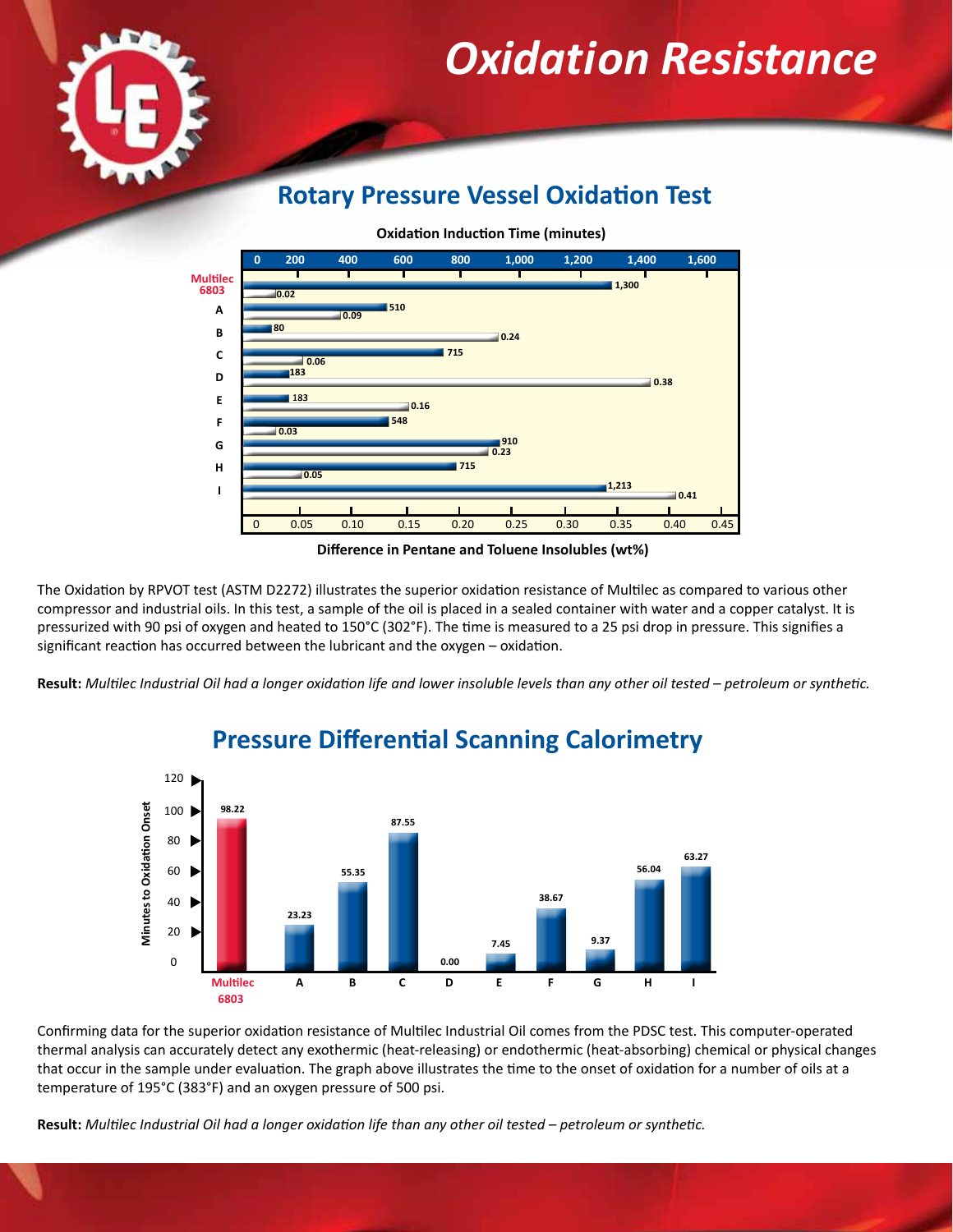# *Versatility*

### **Typical Applications**

- Air compressors
- Air line oilers
- Bearings
- **Blowers**
- Circulating & splash systems
- Cranes
- Gearboxes
- Hydraulics
- Industrial turbines
- Vacuum pumps



*Industrial Turbines*



*Cranes*



*Air Compressors*



*Hydraulic Units*